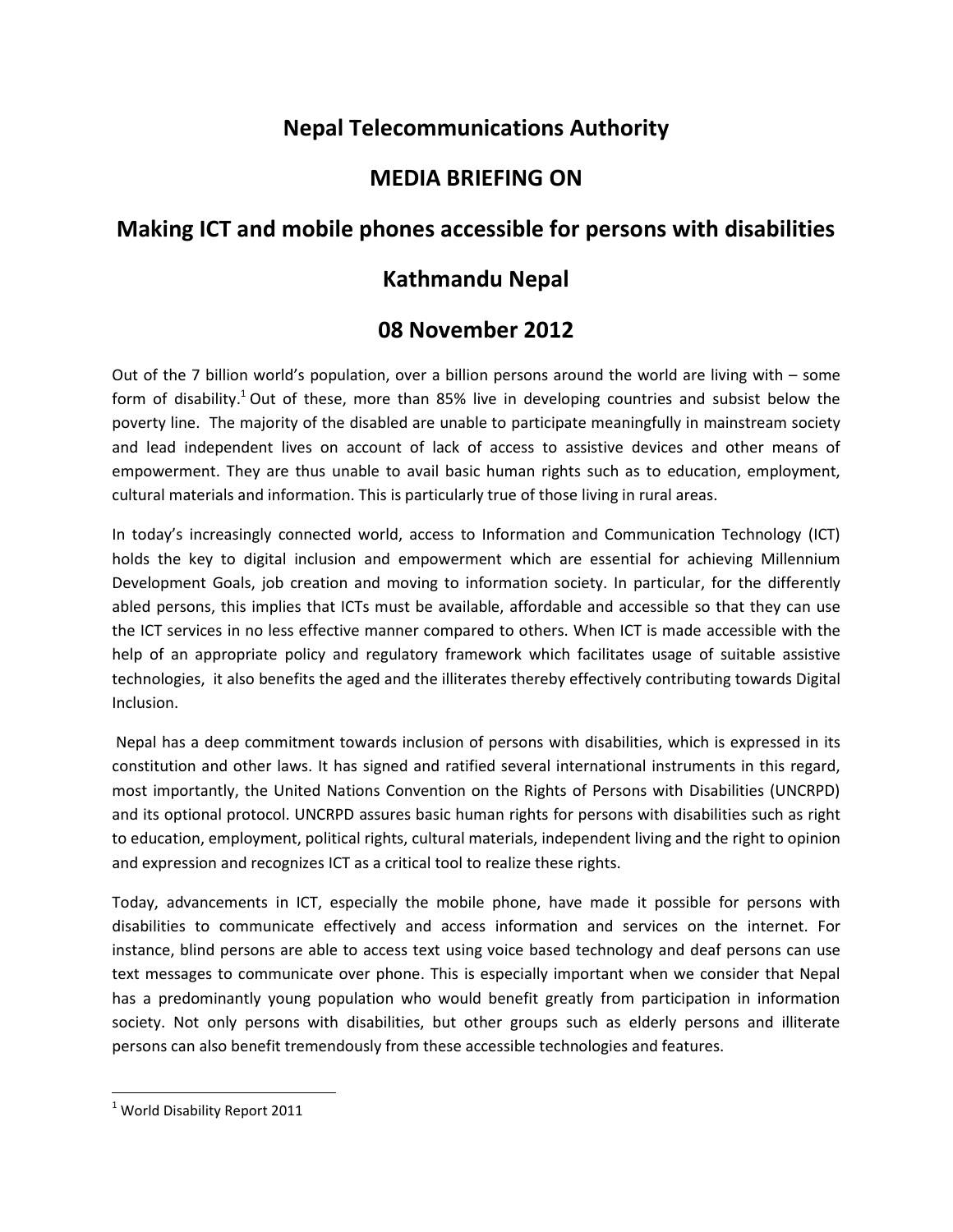Recognising the significance and potential of ICT for the empowerment of persons with disabilities and other underprivileged groups, the Ministry of Information and Communication and Nepal Telecommunications Authority under the technical collaboration of the International Telecommunication Union (ITU) ( United Nations Specialised Agency for Telecommunications and ICT) have undertaken a project wherein ITU shall prepare a report to identify gaps and make recommendations for policy, regulatory and project intervention/initiatives in Nepal to implement ICT accessibility for persons with disabilities.

Senior Advisor of ITU Mr. Sameer Sharma said "ITU is committed for ICT development in Nepal with special focus on Digital Inclusion to promote access to, as well as use and knowledge of, telecommunications and ICTs for persons with disabilities and people living in rural, isolated and poorly served communities in Nepal. Commitment by the State and concerted coordinated efforts amongst the relevant Ministries and involvement of representatives of disabled communities in this work will ensure mainstreaming of differently enabled persons."

Director and Acting Chief of the Office of Nepal Telecommunications Authority ( NTA), Mr. Ananda Raj Khanal told that the very project was conceived when two persons with visual impairments came to him for some financial assistance to visit India to explore how ICTs have been used by persons with disabilities in India. He said ,"This incident inspired me to do something for persons with disability. Now we have this project". He further expressed his commitment on behalf of NTA to make telecommunications and ICT services not only available, affordable and reliable but also accessible for people who are otherwise left behind. He also stressed the need for revisiting the existing business model to ensure digital inclusion.

The Secretary of Ministry of Information and Communications Mr. Surya Prasad Silwal expressed his commitment to facilitate the implementations of the recommendations of the report from the government side.

Such Special Initiatives are designed to ensure that people with special needs are targeted by efforts to bridge the digital divide. The report examines the international framework relating to accessibility and disability and its relevance for Nepal. It explains basic principles of ICT accessibility, showcases available technologies, features and services for persons with disabilities and gives an overview of the level of ICT usage and existing barriers in Nepal. Based on an assessment of the present legal, policy and regulatory environment for promoting ICTs for persons with disabilities in Nepal, it identifies gap areas and makes specific recommendations for appropriate action by key ministries and agencies. It also proposes enabling policy and legislative amendments, as well as examples of projects which the Government could fund through the Rural Telecom Development Fund (RTDF). The report stresses the suitability of the RTDF as a source of funding for rolling out accessibility related projects in rural areas. It incorporates international examples of similar use of universal service funds and policies for the promoting accessible ICTs. It is hoped that this report will form the basis for development of a new ICT accessibility policy and other initiatives in coordination with industry and other stakeholders.